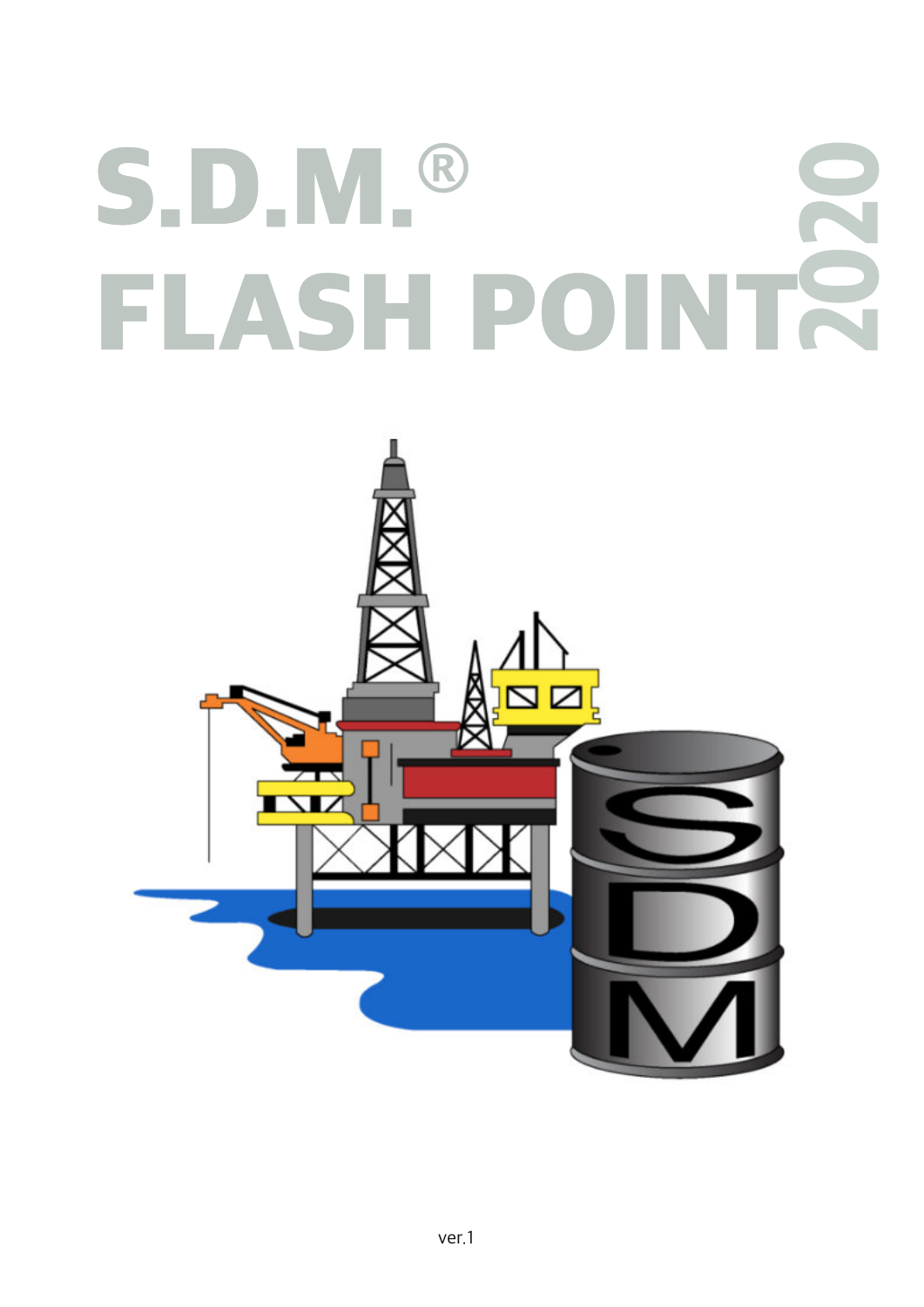With this catalogue we are pleased to present our line of viscosity laboratory instruments conforming to ASTM IP EN ISO DIN and related international methods and furthermore custom solutions on your request.

S.D.M.® design and manufacture the<br>control instruments are used instruments are used<br>cal. food. cosmetics and petrochemical, food. pharmaceutical industries.

In addition to the classic 230V power supply specifications, we can also produce instrumentation with your local power service.

This catalog is subject to changes and updates therefore the information shown may not be correct. Refer to the catalogue version.



S.D.M.® Apparecchi scientifici srl Unipersonale Manufacturing facility: Via Vernea, 49 10042 Nichelino (TO) Italy Phone +39 (0)11350071 Fax +39 (0)113271647 www.sdmtorino.com info@sdmtorino.com Legal office: Corso Raffaello, 11/BIS 10125 Torino Italy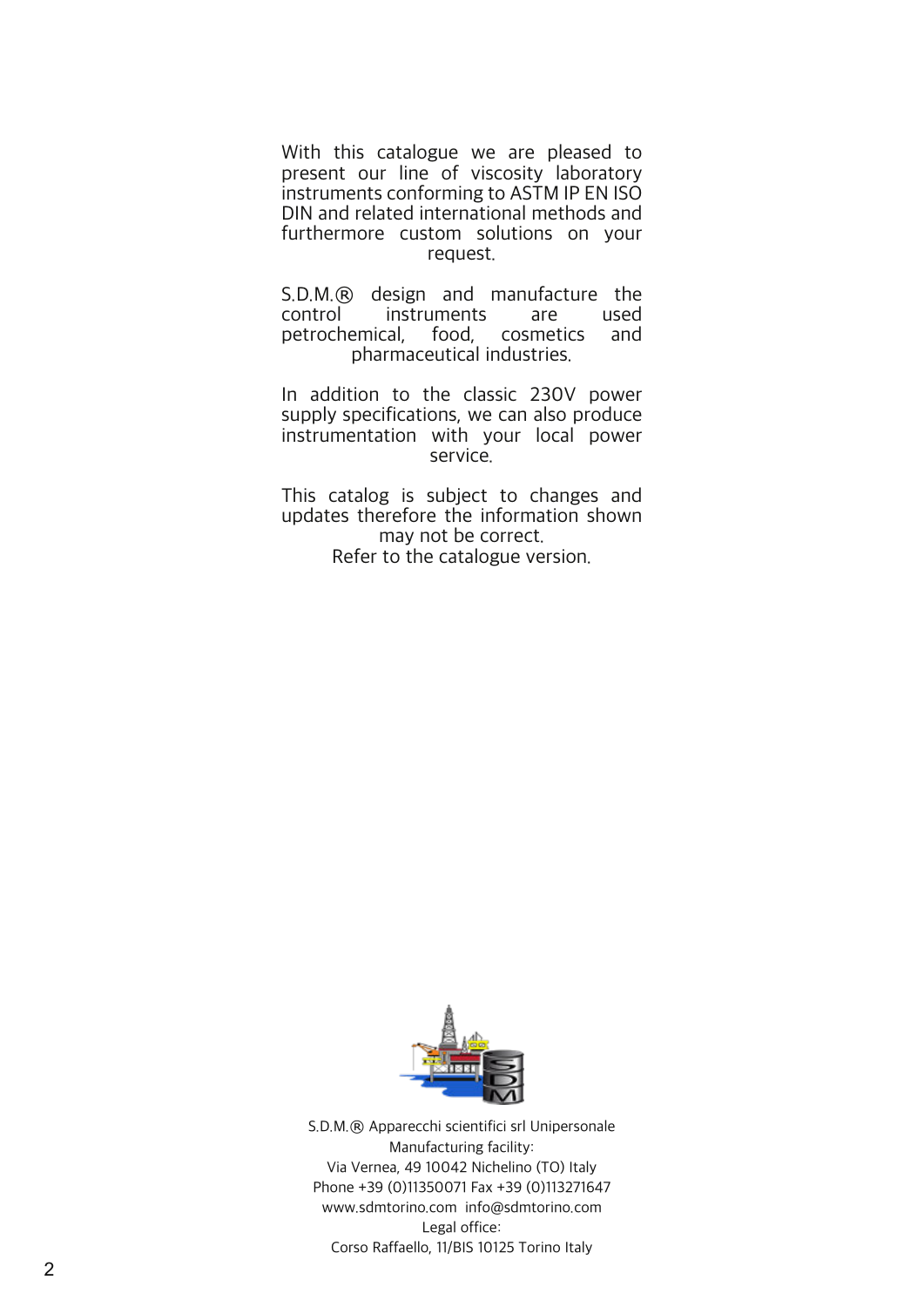| <b>GENERAL</b>            | <b>METHOD</b>              | P/N            |
|---------------------------|----------------------------|----------------|
| ABEL page 6               | <b>ASTM</b>                | 750 page 4     |
| CLEVELAND pages 9, 10     | D56 page 7                 | 750/DIG page 5 |
| PENSKY-MARTENS pages 4, 5 | D92 pages 9, 10            | 780 page 8     |
| SMALL SCALE page 8        | D93 pages 4, 5             | 820 page 6     |
| TAG CLOSED page 7         | D <sub>1310</sub> page 11  | 880 page 9     |
| TAG OPEN page 11          | D3143 page 11              | 890 page 10    |
|                           | D3278 page 8               | 930 page 7     |
|                           | D3828 page 8               | 950 page 11    |
|                           | D3934 page 7               |                |
|                           | D3941 page 7               |                |
|                           | D7236 page 8               |                |
|                           | E502 pages 4, 5, 7, 8      |                |
|                           | <b>DIN</b>                 |                |
|                           | 51376 pages 9, 10          |                |
|                           | 51758 pages 4, 5           |                |
|                           | EN                         |                |
|                           | 22592 pages 9, 10          |                |
|                           | 22719 pages 4, 5           |                |
|                           | $\ensuremath{\mathsf{IP}}$ |                |
|                           | 34 pages 4, 5              |                |
|                           | 36 pages 9, 10             |                |
|                           | 170 page 6                 |                |
|                           | 303 page 8                 |                |
|                           | 491 page 7                 |                |
|                           | 490 page 7                 |                |
|                           | 523 page 8                 |                |
|                           | 524 page 8                 |                |
|                           | 534 page 8                 |                |
|                           | <b>ISO</b>                 |                |
|                           | 1516 page 7                |                |
|                           | 1523 page 7                |                |
|                           | 2592 pages 9, 10           |                |
|                           | 2719 pages 4, 5            |                |
|                           | 3679 page 8                |                |
|                           | 3680 page 8                |                |
|                           | 13736 page 6               |                |
|                           | 15267 pages 4, 5           |                |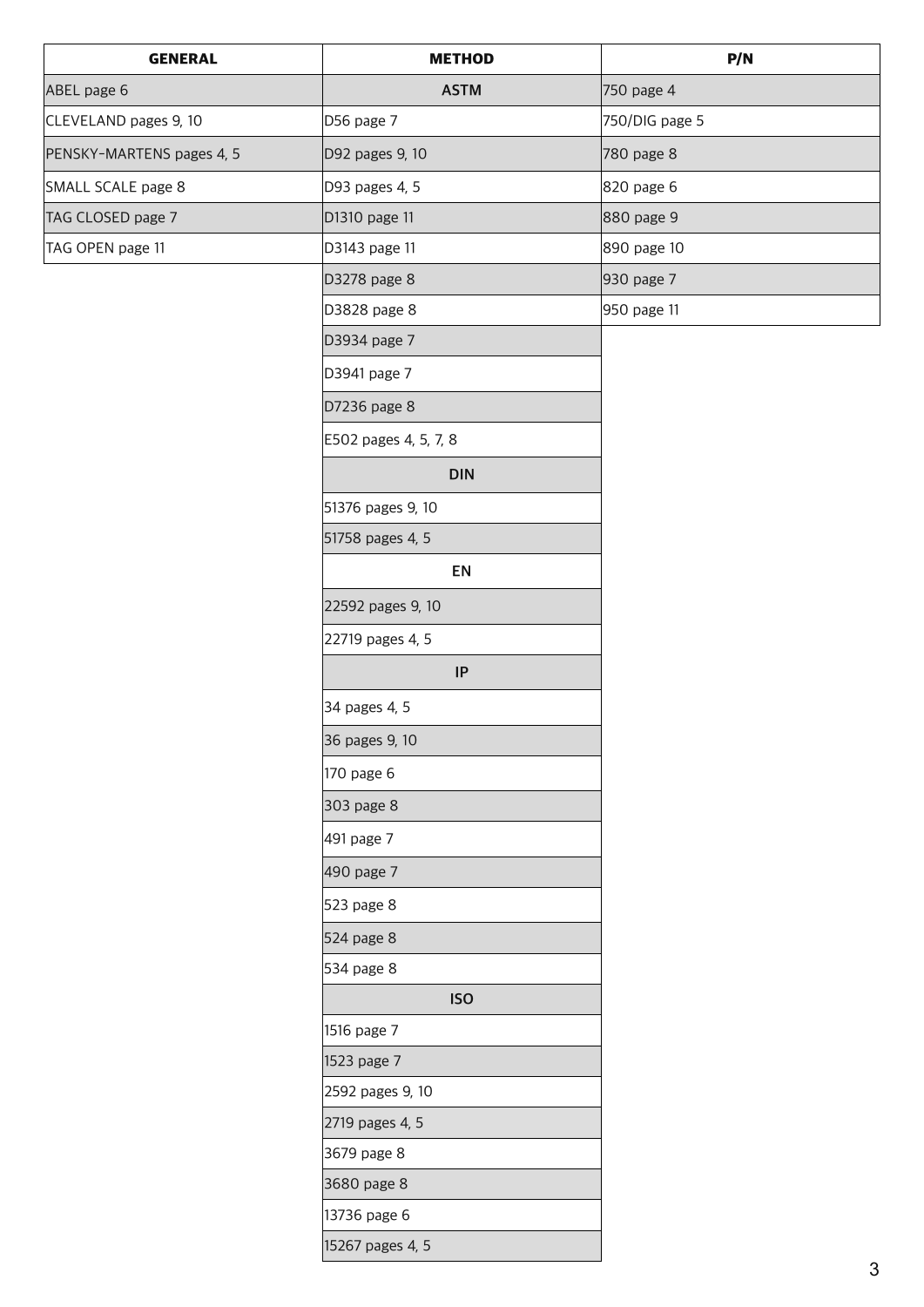## **PENSKY-MARTENS P/N 750 FLASH POINT**

### **ASTM D93 FLASH POINT BY PENSKY-MARTENS CLOSED CUP TESTER**

These test methods cover the determination of the flash point of petroleum products in the temperature range from 40 °C to 370 °C (104 to 698°F) by a manual Pensky-Martens closed-cup apparatus or an automated Pensky-Martens closed-cup apparatus.

Procedure A is applicable to distillate fuels (diesel, biodiesel blends, kerosine, heating oil, turbine fuels), new and in-use lubricating oils, and other homogeneous petroleum liquids not included in the scope of Procedure B.

Procedure B is applicable to residual fuel oils, cutback residua, used lubricating oils, mixtures of petroleum liquids with solids, petroleum liquids that tend to form a surface film under test conditions, or are petroleum liquids of such kinematic viscosity that they are not uniformly heated under the stirring and heating conditions of Procedure A.

### **ASTM E502 SELECTION AND USE OF ASTM STANDARDS FOR THE DETERMINATION OF FLASH POINT OF CHEMICALS BY CLOSED CUP METHODS**

This test method covers the determination of the flash point of liquid and solid chemical compounds flashing from below -10 to 370°C (16 to 700°F). The procedures and apparatus in Test Methods D56, D93, D3278, D3828, and D3941 are to be used.

**IP 34 FLASH POINT BY PENSKY-MARTENS CLOSED CUP TESTER**

**EN 22719 DETERMINATION OF FLASH POINT BY THE PENSKY-MARTENS CLOSED CUP METHOD ISO 2719 DETERMINATION OF FLASH POINT — PENSKY-MARTENS CLOSED CUP METHOD**

**ISO 15267 ANIMAL AND VEGETABLE FATS AND OILS — FLASHPOINT LIMIT TEST USING PENSKY-MARTENS CLOSED CUP FLASH TESTER**

Animal and vegetable fats and oils — Flashpoint limit test using Pensky-Martens closed cup flash tester.

**DIN 51758 TESTING OF LIQUID PETROLEUM PRODUCTS AND OTHER COMBUSTIBLE LIQUIDS; DETERMINATION OF FLASH POINT BY PENSKY-MARTENS CLOSED TESTER**

### **DESCRIPTION**

A brass test cup of specified dimensions, filled to the inside mark with test specimen and fitted with a cover of specified dimensions, is heated and the specimen stirred at specified rates, using one of three defined procedures (A, B, or C). An ignition source is directed into the test cup at regular intervals with simultaneous interruption of the stirring, until a flash is detected.

Electrically heated by electronic regulator, mounted on a case painted with antacid epoxy products. Calibrated brass test cup, cover with gas and electric ignition device allowing to ignite the testing sample by a manual trip-opening. Motor stirrer for procedure "A" and "B", air bath and cooling fan.

Technical specifications:

- Temperature: from 40 to 360°C (104 +680°F)

- Power supply: 230V ±10% 50/60Hz
- Power: 700W
- Dimensions: 40x33x52 cm
- Weight: 11 kg

**P/N**



### **ACCESSORIES ON REQUEST**

**10-0747 GAS TUBE** For LPG, l=5 m **10-0748 GAS CYLINDER** Empty, 2 kg **10-0749 GAS REDUCER** 30 mbar

**10-0751 STAINLESS STEEL TEST CUP T-AS9C/B THERMOMETER ASTM 9C IP 15C** Scale -5 +110°C, div.0,5°, imm.57 mm, l=295 mm, blue liquid

**T-AS10C/G THERMOMETER ASTM 10C IP 16C** Scale 90 +370°C, div.2°, imm.57 mm, l=290 mm, gallium liquid **T-AS88C/G THERMOMETER ASTM 88C IP 101C** Scale 10 +200°C, div.1°, imm.57 mm, l=287 mm, gallium liquid

### **CONSUMABLES**

**15-CAN/IE ELECTRIC IGNITION**

#### **SPARE PARTS 15-0751 BRASS TEST CUP**

**15-0752 COVER WITH MOVEMENT 15-TUBSIL/24 SILICONE TUBE**  $L=3$  m **15-0753/CT THERMOMETER COLLAR 15-0753/FM STIRRER FLEXIBLE DRIVE 15-0754 PILOT FLAME 15-0755 GAS IGNITION 15-VEN120 COOLING FAN 11-0750 HEATER 600W 15-0004 BIPOLAR GREEN SWITCH 15-0005 BIPOLAR YELLOW SWITCH 15-0006 PUSH BUTTON 15-0012 3-WAY SWITCH 15-ALIM60/12 POWER SUPPLY 12VDC 60W 15-0110 ELECTRONIC REGULATOR 12-0750/MOT GEARED MOTOR**

10-0751

4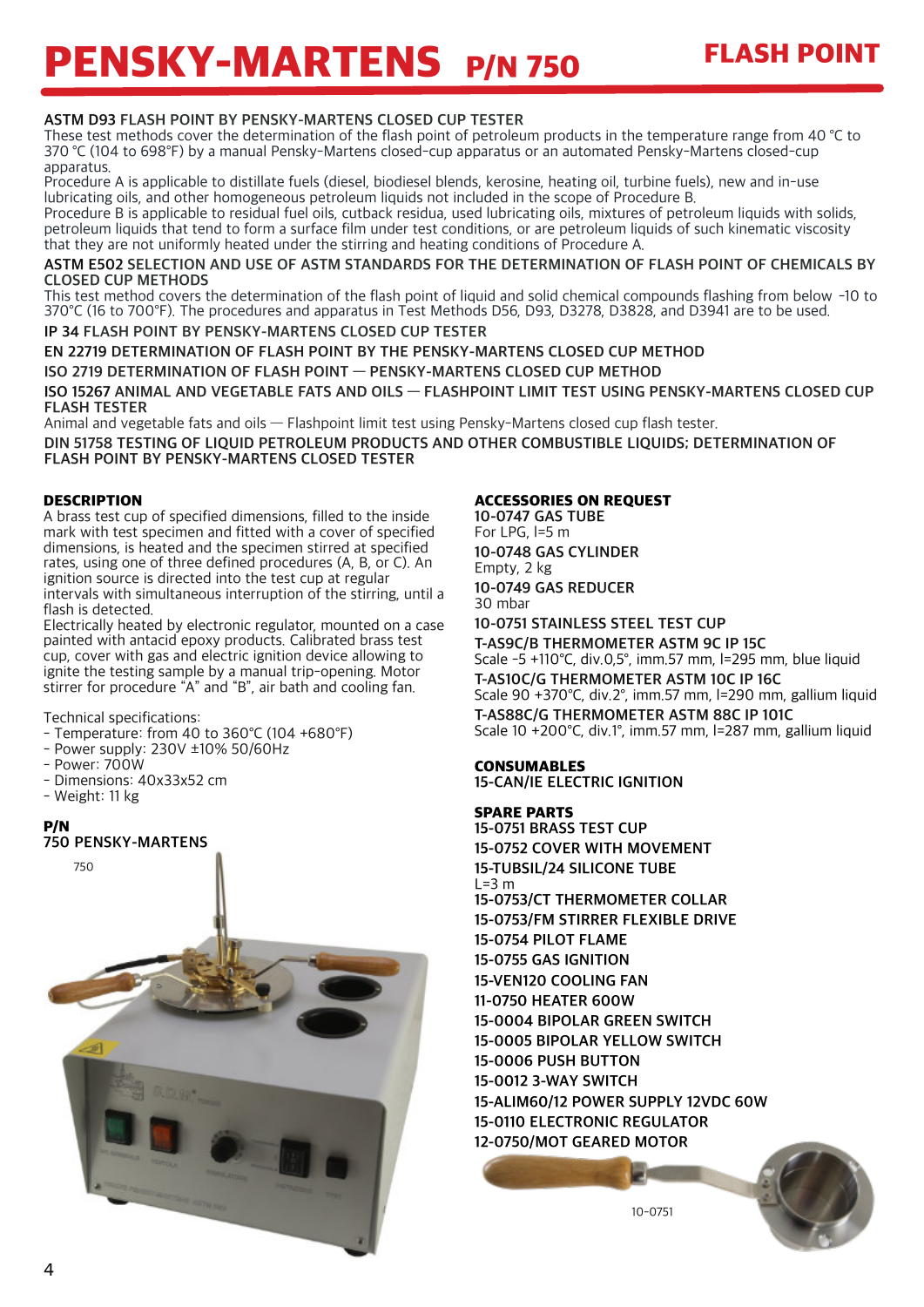## **PENSKY-MARTENS P/N 750/DIG FLASH POINT**

### **DESCRIPTION**

A brass test cup of specified dimensions, filled to the inside mark with test specimen and fitted with a cover of specified dimensions, is heated and the specimen stirred at specified rates, using one of three defined procedures (A, B, or C). An ignition source is directed into the test cup at regular intervals with simultaneous interruption of the stirring, until a flash is detected.

Electrically heated by electronic regulator, mounted on a case painted with antacid epoxy products. Calibrated brass test cup, cover with gas and electric ignition device allowing to ignite the testing sample by a manual trip-opening. Motor stirrer for procedure "A" and "B", digital thermometer with PT100A probe, air bath and cooling fan.

### Technical specifications:

- Temperature: from 40 to 360°C (104 +680°F)
- Power supply: 230V ±10% 50/60Hz
- Power: 700W
- Dimensions: 40x33x52 cm
- Weight: 13 kg

### **P/N**

### **750/DIG DIGITAL PENSKY-MARTEN**



### **ACCESSORIES ON REQUEST**

**10-0747 GAS TUBE** For LPG, l=5 m **10-0748 GAS CYLINDER** Empty, 2 kg **10-0749 GAS REDUCER** 30 mbar **10-0751 STAINLESS STEEL TEST CUP**

### **CONSUMABLES**

**15-CAN/IE ELECTRIC IGNITION**

**SPARE PARTS 15-0751 BRASS TEST CUP 15-0752 COVER WITH MOVEMENT 15-TUBSIL/24 SILICONE TUBE**  $L=3$  m **15-0753/CS PROBE COLLAR 15-0753/FM STIRRER FLEXIBLE DRIVE 15-0754 PILOT FLAME 15-0755 GAS IGNITION 15-VEN120 COOLING FAN 11-0750 HEATER 600W 14-0009 PROBE PT100A 16-0005 DIGITAL THERMOMETER 15-0004 BIPOLAR GREEN SWITCH 15-0005 BIPOLAR YELLOW SWITCH 15-0006 PUSH BUTTON 15-0012 3-WAY SWITCH 15-ALIM60/12 POWER SUPPLY 12VDC 60W 15-0110 ELECTRONIC REGULATOR 12-0750/MOT GEARED MOTOR**



15-0751 15-0752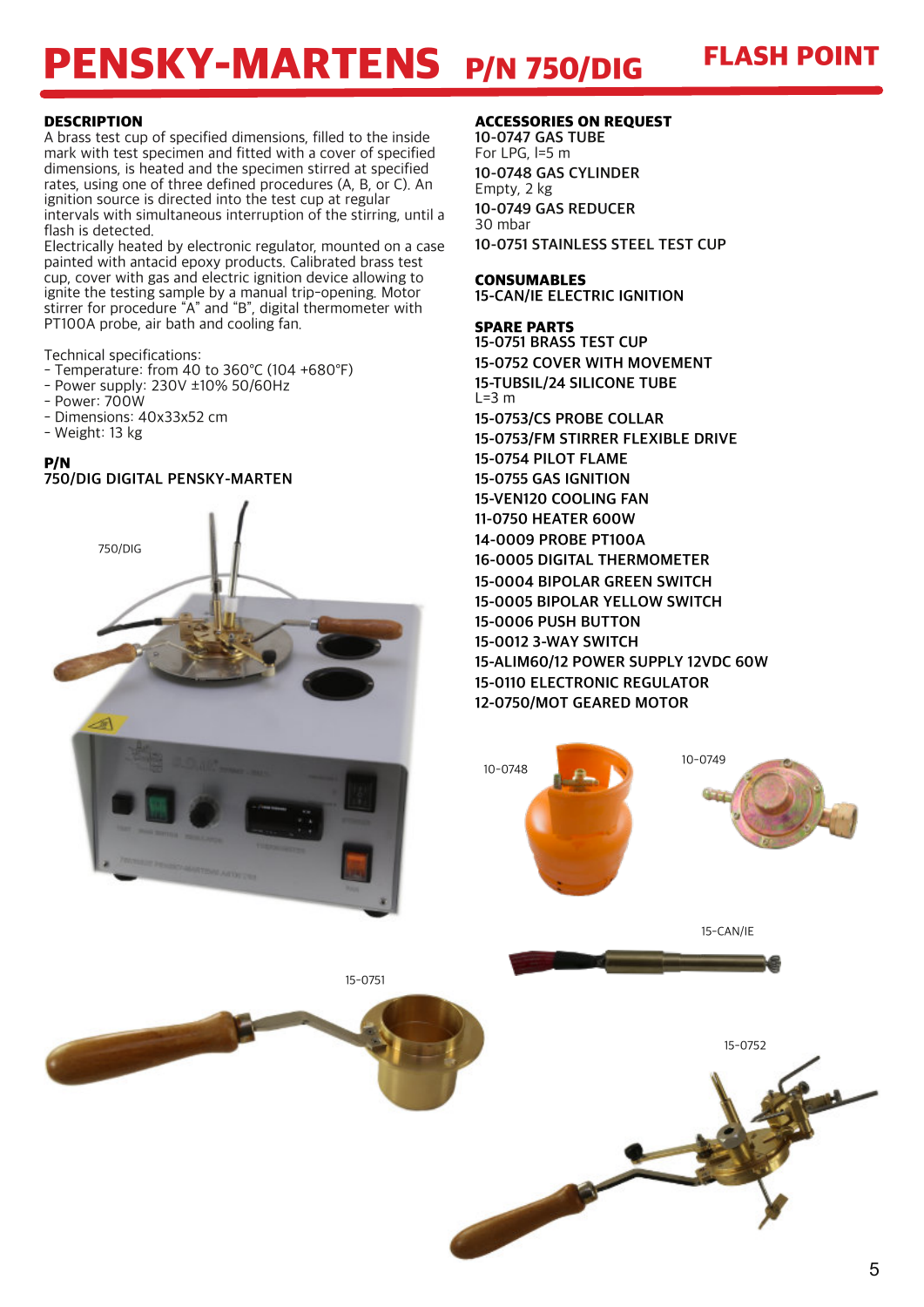### **ABEL P/N 820 FLASH POINT**

### **IP 170 DETERMINATION OF FLASH POINT - ABEL CLOSED-CUP METHOD**

For the determination of the closed-cup flash point of combustible liquids having flash points between -30°C and 70°C, inclusive. However, the precision given for this method is only valid for flash points in the range -5°C to 66,5°C.

### **ISO 13736 DETERMINATION OF FLASH POINT - ABEL CLOSED-CUP METHOD**

For the determination of the manual and automated closed-cup flash point of combustible liquids having flash points between - -30°C to 75°C . However, the precision given for this method is only valid for flash points in the range -8,5°C to 75°C

### **DESCRIPTION**

The test portion is placed in the test cup of an Abel apparatus and heated to give a constant temperature increase with continuous stirring. An ignition source is directed through an opening in the test cup cover at regular temperature intervals with simultaneous interruption of stirring. The lowest temperature at which application of the ignition source causes the vapors of the test portion to ignite and propagate over the surface of the liquid is recorded as the flash point at the ambient barometric pressure. The temperature is corrected to standard atmospheric pressure using an equation.

Electrically heated by electronic regulator, mounted on a case painted with antacid epoxy products. Calibrated brass crucible, cover with gas and electric ignition device allowing to ignite the testing sample by a manual glide-opening. Motor stirrer, air bath and water bath are made in chromium-plated copper, internal cooling coil with external connection for possible cooling bath.

Technical specifications:

- Temperature: from ambient to 70°C (158°F) (up to -30°C (-22°F) (with external unit)

- Power supply: 230V ±10% 50/60Hz
- Power: 300W
- 
- Dimensions: 26x32x37 cm
- Weight: 7 kg



### **ACCESSORIES ON REQUEST**

**10-0747 GAS TUBE** For LPG, l=5 m **10-0748 GAS CYLINDER** Empty, 2 kg **10-0749 GAS REDUCER** 30 mbar

**10-0821 STAINLESS STEEL TEST CUP T-IP74C/B THERMOMETER IP 74C**

Scale -35 +70°C, div.0,5°, imm.61 mm, l=310 mm, blue liquid **T-IP75C/B THERMOMETER IP 75C**

Scale -30 +80°C, div.0,5°, imm.89 mm, l=310 mm, blue liquid **T-IP2C/T THERMOMETER IP2C**

Scale -80 +20°C, div.1°, imm.76 mm, l=230 mm, Thallium liquid

### **CONSUMABLES**

**15-CAN/IE ELECTRIC IGNITION**

### **SPARE PARTS**

**15-0821 BRASS TEST CUP 15-0822 COVER WITH MOVEMENT 15-TUBSIL/24 SILICONE TUBE**  $L=3$  m **15-0824/FM STIRRER FLEXIBLE DRIVE 11-0820 HEATER 300W 15-0004 BIPOLAR GREEN SWITCH 15-0005 BIPOLAR YELLOW SWITCH 15-0006 PUSH BUTTON 15-ALIM60/12 POWER SUPPLY 12VDC 60W 15-0110 ELECTRONIC REGULATOR 12-0820 GEARED MOTOR**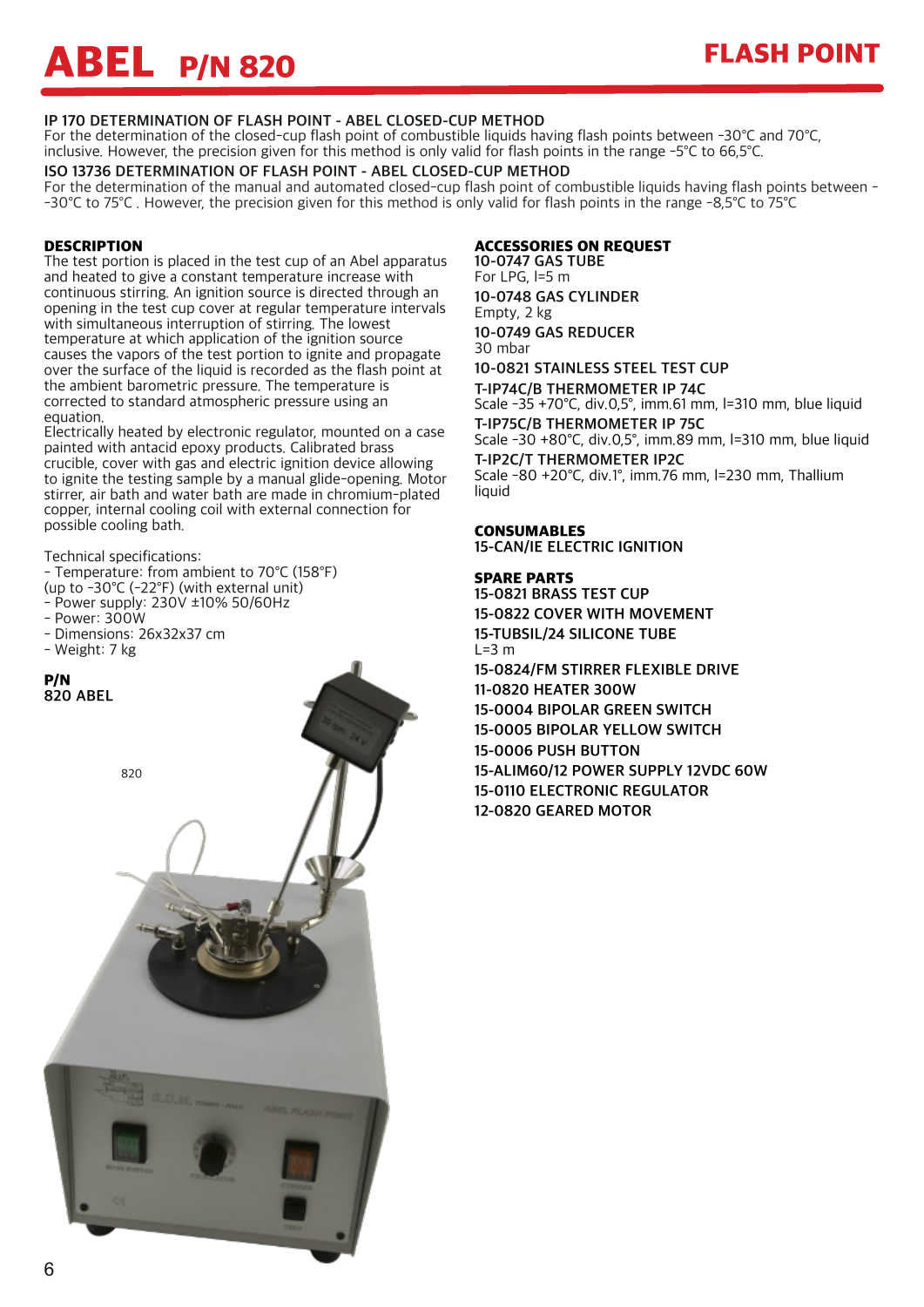## **TAG CLOSED P/N 950 FLASH POINT**

### **ASTM D56 FLASH POINT BY TAG CLOSED CUP TESTER**

This test method covers the determination of the flash point, by tag manual and automated closed testers, of liquids with a viscosity below 5.5 mm<sup>2</sup>/s (cSt) at 40°C (104°F), or below 9.5 mm<sup>2</sup>/s (cSt) at 25°C (77°F), and a flash point below 93°C (200°F).

### **IP 491 ISO 1516 DETERMINATION OF FLASH/NO FLASH - CLOSED CUP EQUILIBRIUM METHOD**

Method to determine if paints, varnishes, paint binders, solvents, petroleum or related products, when maintained at a selected equilibrium temperature and under the conditions of the test, give off sufficient flammable vapor to cause ignition on application of an external source of flame applied in a standard manner.

Is suitable for use over the temperature range -30°C to 110°C.

### **IP 492 ISO 1523 DETERMINATION OF FLASH POINT - CLOSED CUP EQUILIBRIUM METHOD**

Defines a method to determine the flash point of paints, varnishes, paint binders, solvents, petroleum or related products. The method is suitable for use over the temperature range - 30°C to 110°C

### **ASTM D3934 FLASH/NO FLASH TEST-EQUILIBRIUM METHOD BY A CLOSED-CUP APPARATUS**

This test method covers the determination of whether a liquid complies with the closed-cup flash point requirements in government regulations, or in specifications, or as agreed between the purchaser and the seller. This test method is limited to a temperature range between 0 and 110°C (32 and 230°F).

**ASTM D3941 FLASH POINT BY THE EQUILIBRIUM METHOD WITH A CLOSED-CUP APPARATUS**

#### This test method covers the determination of the flash point of liquids in which the specimen and the air/vapor mixture above it are approximately in temperature equilibrium.

This test method is limited to a temperature range from 0 to 110°C (32 to 230°F).

#### **ASTM E502 SELECTION AND USE OF ASTM STANDARDS FOR THE DETERMINATION OF FLASH POINT OF CHEMICALS BY CLOSED CUP METHODS**

This test method covers the determination of the flash point of liquid and solid chemical compounds flashing from below -10 to 370°C (16 to 700°F). The procedures and apparatus in Test Methods D56, D93, D3278, D3828, and D3941 are to be used.

### **DESCRIPTION**

The specimen is placed in the cup of the tester and, with the lid closed, heated at a slow constant rate. An ignition source is directed into the cup at regular intervals. The flash point is taken as the lowest temperature at which application of the ignition source causes the vapor above the specimen to ignite.

Electrically heated by electronic regulator, mounted on a case painted with antacid epoxy products. Test cup equipped with glide device and gas or electrical ignition. Water bath and support-jacket made in brass. With internal cooling coil.

Technical specifications:

- Temperature: from ambient to 110°C (230°F) (up to -30°C

- (-22°F) with external unit)
- Power supply: 230V ±10% 50/60Hz
- Power: 700W
- Dimensions: 18x20x20 cm
- Weight: 6 kg

**P/N**



### **ACCESSORIES ON REQUEST**

**10-0747 GAS TUBE** For LPG, l=5 m **10-0748 GAS CYLINDER** Empty, 2 kg **10-0749 GAS REDUCER** 30 mbar

**T-AS57C/B THERMOMETER ASTM 57C** Scale -20 +50°C, div.0,5°, imm.57 mm, l=292 mm, blue liquid **T-AS9C/B THERMOMETER ASTM 9C** Scale -5 +110°C, div.0,5°, imm.57 mm, l=295 mm, blue liquid

### **CONSUMABLES**

**15-CAN/IE ELECTRIC IGNITION**

### **SPARE PARTS**

**15-0932 BRASS TEST CUP** Pack of 2 pcs **15-0933 COVER WITH MOVEMENT 15-0935 WATER BATH WITH COOLING COIL 15-TUBSIL/24 SILICONE TUBE**  $L=3$  m **11-0022 HEATER 700W 15-0004 BIPOLAR GREEN SWITCH 15-0006 PUSH BUTTON 15-ALIM60/12 POWER SUPPLY 12VDC 60W 15-0110 ELECTRONIC REGULATOR**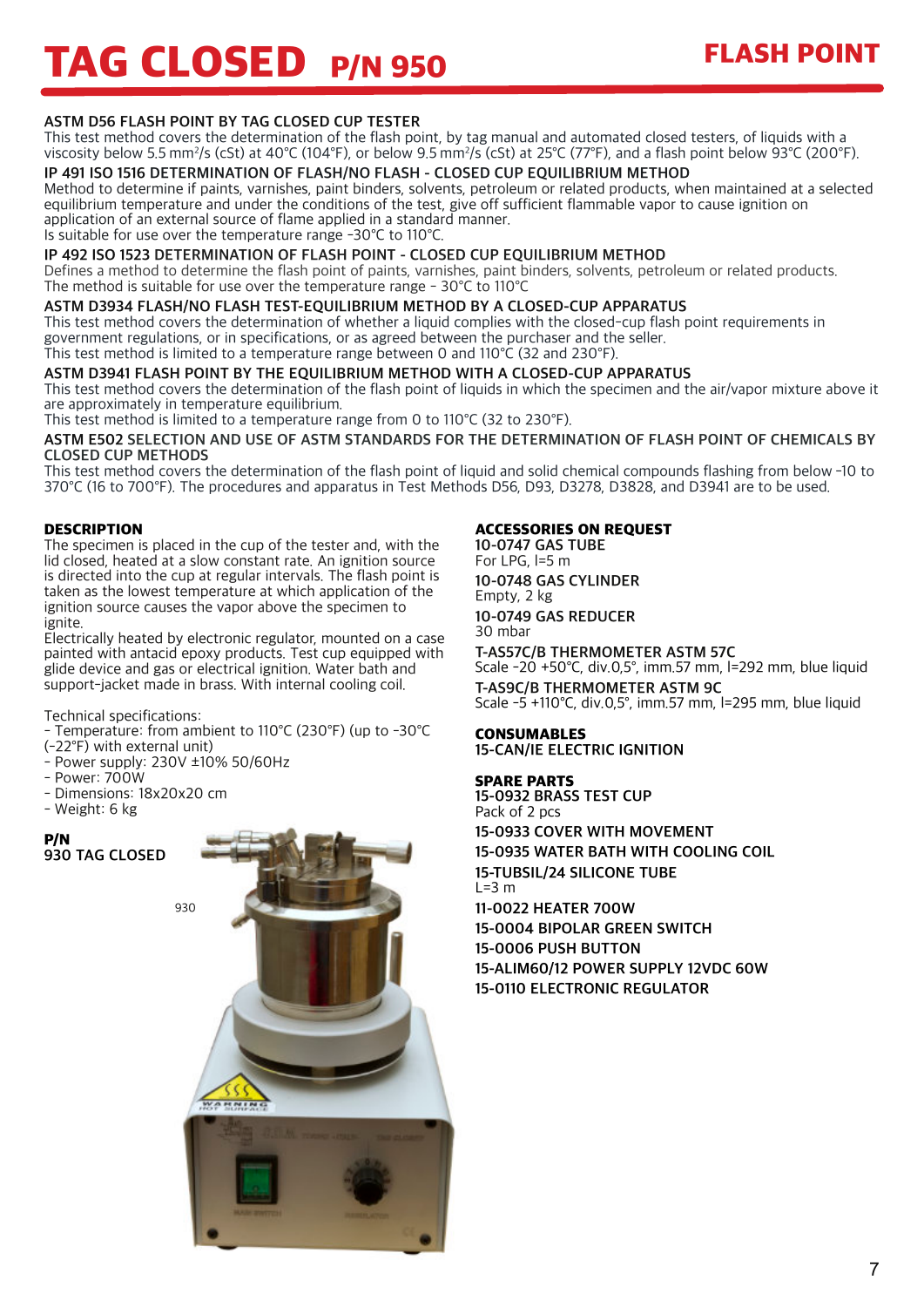## **SMALL SCALE CLOSED-CUP P/N 780 FLASH POINT**

### **ASTM D3278 FLASH POINT OF LIQUIDS BY SMALL SCALE CLOSED-CUP**

These test methods cover procedures for determining whether a material does or does not flash at a specified temperature or for determining the lowest finite temperature at which a material does flash when using a small scale closed- cup apparatus. The test methods are applicable to paints, enamels, lacquers, varnishes, and related products having a flash point between 0 and 110°C (32 and 230°F) and viscosity lower than 150 St at 25°C (77°F).

### **IP 534 DETERMINATION OF FLASH POINT - SMALL SCALE CLOSED CUP RAMP METHOD**

This standard specifies a test method for the determination of the closed cup flash point of solvents, kerosine, aviation turbine fuel, diesel fuel and related products that are homogeneous and liquid at or near ambient temperature and at temperatures required to perform the test, having flash points within the range of -20°C to 300°C. However the precision given by this method is only valid for flash points in the range 40°C to 135°C.

### **ASTM D3828 FLASH POINT BY SMALL SCALE CLOSED CUP TESTER**

This test method cover procedures for flash point tests, within the range of -30 to 300°C, of petroleum products and biodiesel liquid fuels, using a small scale closed cup tester. The procedures may be used to determine, whether a product will or will not flash at a specified temperature (flash/no flash Method A) or the flash point of a sample (Method B).

### **ASTM D7236 FLASH POINT BY SMALL SCALE CLOSED CUP TESTER (RAMP METHOD)**

This test method covers the determination of the flash point of aviation turbine fuel, diesel fuel, kerosine and related products in the temperature range of 40 to 135°C by a small scale closed cup apparatus.

Is only applicable to homogeneous materials that are liquid at or near ambient temperature and at temperatures required to perform the test. Is not applicable to liquids contaminated by traces of highly volatile materials.

Is a dynamic method and depends on a definite rate of temperature increase. It is one of many flash point methods available, and every flash point test method, including this one, is an empirical one. If the user's specification requires a defined flash point method, neither this test nor any other method should be substituted for the prescribed method without obtaining comparative data and an agreement from the specifier.

#### **ASTM E502 SELECTION AND USE OF ASTM STANDARDS FOR THE DETERMINATION OF FLASH POINT OF CHEMICALS BY CLOSED CUP METHODS**

This test method covers the determination of the flash point of liquid and solid chemical compounds flashing from below -10 to 370°C (16 to 700°F). The procedures and apparatus in Test Methods D56, D93, D3278, D3828, and D3941 are to be used. **IP 303 (obs)**

### **IP 523 ISO 3679 DETERMINATION OF FLASH POINT - RAPID EQUILIBRIUM CLOSED CUP METHOD IP 524 ISO 3680 DETERMINATION OF FLASH/NO FLASH - RAPID EQUILIBRIUM CLOSED CUP METHOD**

### **DESCRIPTION**

By means of a syringe, 2 mL of the sample is introduced through a leakproof entry port into the tightly closed small scale closed-cup apparatus or directly into the cup that has been brought to the required test temperature. As a flash/no flash test, the expected flash point temperature may be a specification or other operating requirement. After 1 min, a test flame is applied inside the cup and note is taken whether or not the test specimen flashes. A fresh specimen must be used if a repeat test is necessary.

For a finite flash point measurement, the temperature is sequentially increased through the anticipated range, the test flame being applied at 5°C (9°F) intervals until a flash is observed. A true determination is then made using a fresh specimen, starting the test at the temperature of the last interval before the flash point of the material and making tests at increasing 0.5°C (1°F) intervals.

Electrically heated by electronic regulator, mounted on a case painted with antacid epoxy products. Aluminum block for 2 and 4 ml samples, cover with manual opening system, gas ignition with pilot flame, digital thermometer with PT100A probe.

Thermal insulating with cooling coil for circulation of cooling fluid with optional cryostat.

Technical specifications:

- Temperature: from ambient yo 300°C (572°F) (up to -10°C (14°F) with external unit)

- Power supply: 230V ±10% 50/60Hz
- Power: 700W
- Dimensions: 29x33x30 cm
- Weight: 10 Kg

### **P/N 780 SMALL SCALE FLASH POINT**

### **ACCESSORIES ON REQUEST**

**10-0747 GAS TUBE** For LPG, l=5 m **10-0748 GAS CYLINDER** Empty, 2 kg **10-0749 GAS REDUCER** 30 mbar

### **SPARE PARTS**

**15-TUBSIL/24 SILICONE TUBE**  $L=3$  m **11-0022 HEATER 700W 14-0001 PROBE PT100A 16-0005 DIGITAL THERMOMETER 15-0004 BIPOLAR GREEN SWITCH 15-0110 ELECTRONIC REGULATOR**

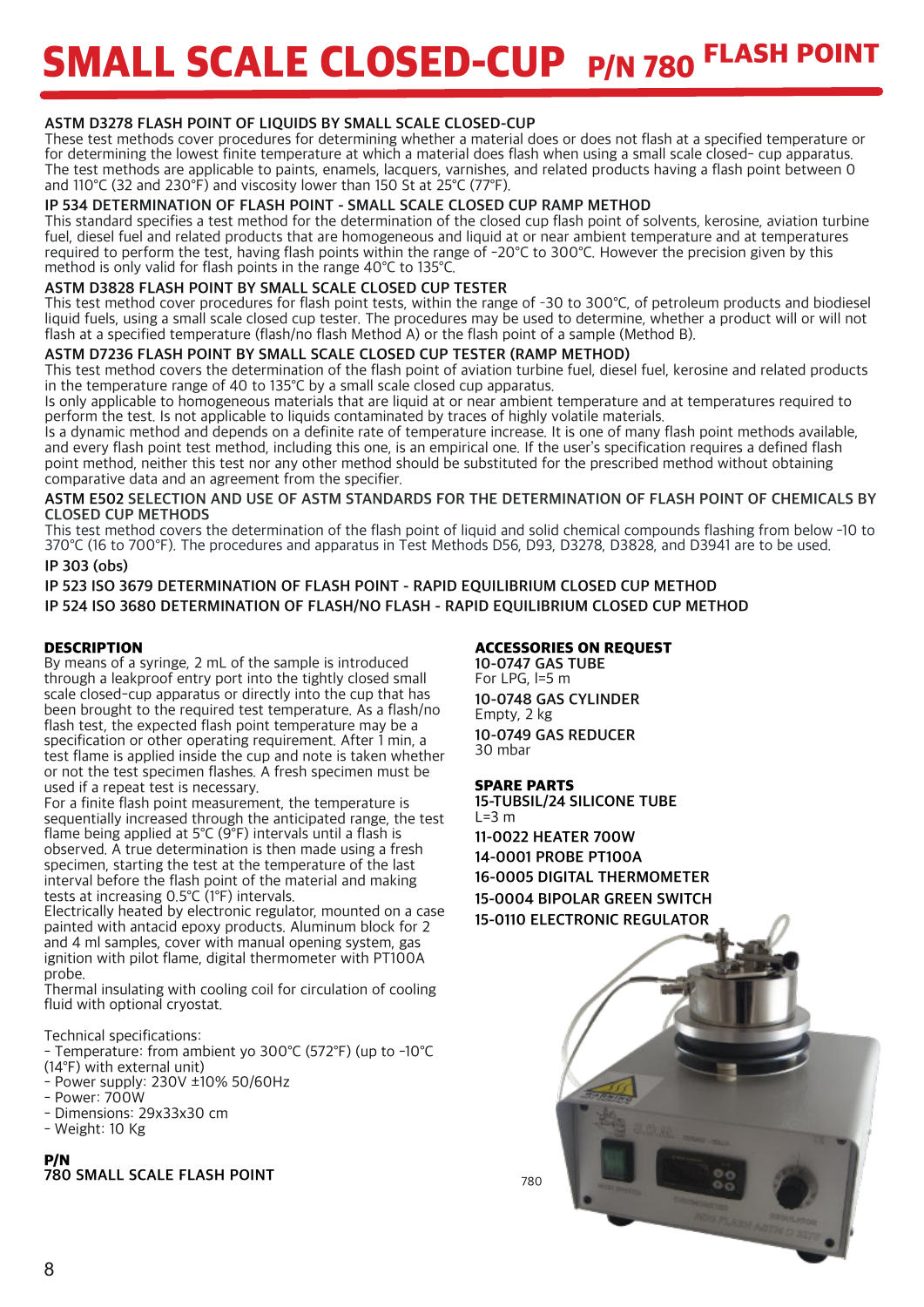## **CLEVELAND P/N 880 FLASH POINT**

**ASTM D92 IP 36 EN 22592 (obs.) ISO 2592 DIN 51376 (obs) FLASH AND FIRE POINTS BY CLEVELAND OPEN CUP TESTER** This test method is applicable to all petroleum products with flash points above 79°C (175°F) and below 400°C (752°F) except fuel oils.

### **DESCRIPTION**

Approximately 70 mL of test specimen is filled into a test cup. The temperature of the test specimen is increased rapidly at first and then at a slower constant rate as the flash point is approached. At specified intervals a test flame is passed across the cup. The flash point is the lowest liquid temperature at which application of the test flame causes the vapors of the test specimen of the sample to ignite. To determine the fire point, the test is continued until the application of the test flame causes the test specimen to ignite and sustain burning for a minimum of 5 s. Electrically heated by electronic regulator, mounted on a case painted with antacid epoxy products. Calibrated brass cup, gas ignition device fitted with a pivot manually passing on the cup. Fitted with pincers for thermometer.

Technical specifications:

- Temperature: from 79 to 400°C (from 175 to 752°F)
- Power supply: 230V ±10% 50/60Hz
- Power: 700W
- Dimensions: 29x33x30 cm
- Weight: 8 kg

### **P/N 880 CLEVELAND**

#### **ACCESSORIES ON REQUEST 10-0747 GAS TUBE**

**10-0748 GAS CYLINDER 2 kg 10-0749 GAS REDUCER 30 mbar T-AS11C/G THERMOMETER ASTM 11C IP 28C** Scale -6 +400°C, div.2°, imm.25 mm, l=310 mm, gallium liquid

### **SPARE PARTS**

**15-TUBSIL/24 SILICONE TUBE**  $L=3$  m **15-0881 BRASS TEST CUP 15-0882 CENTERING RING FOR TEST CUP 15-0883 TEST FLAME APPLICATOR 15-0889 CLAMP FOR THERMOMETER 11-0022 HEATER 700W 15-0004 BIPOLAR GREEN SWITCH 15-0110 ELECTRONIC REGULATOR**

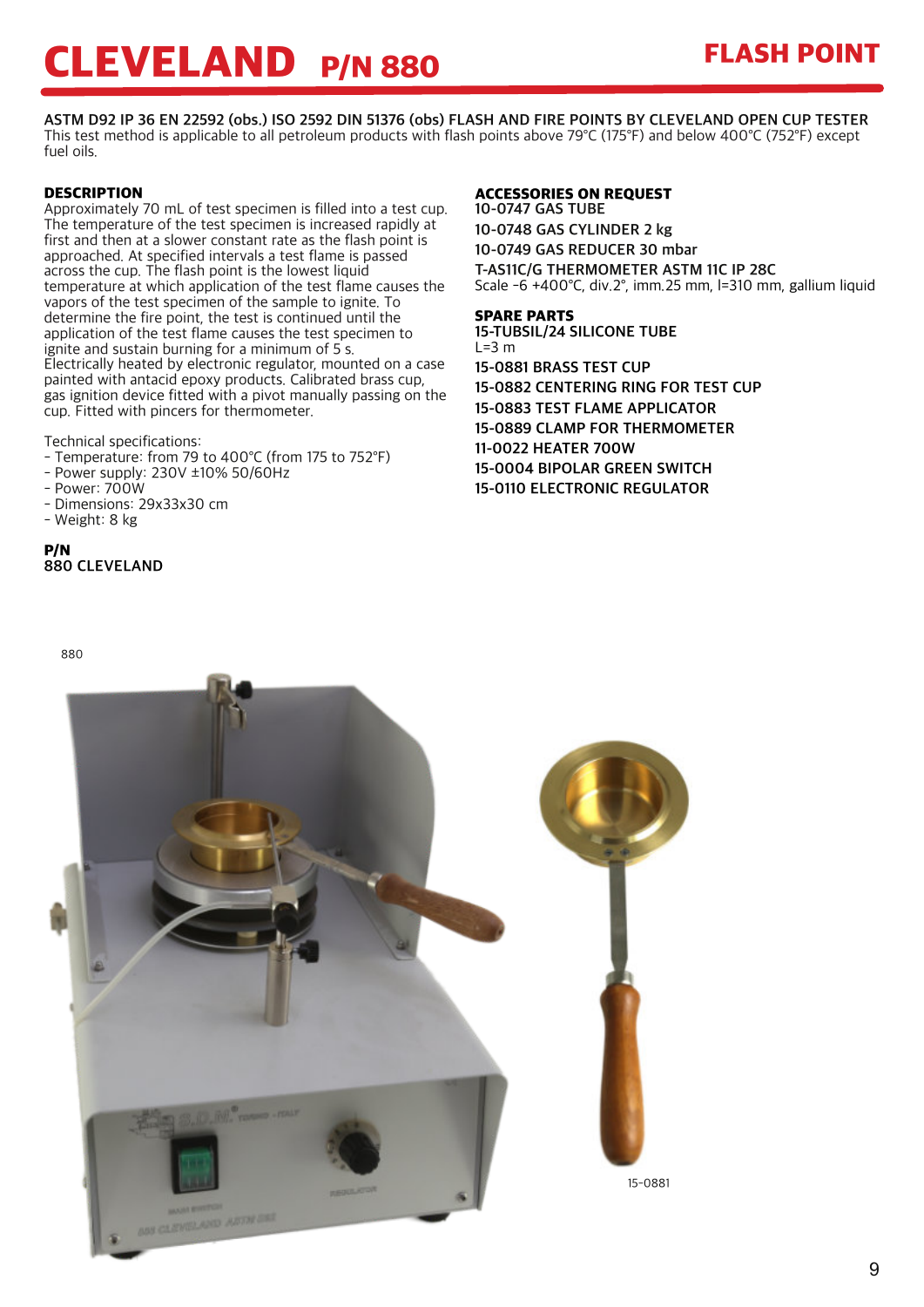### <span id="page-9-0"></span>**CLEVELAND P/N 890 FLASH POINT**

### **DESCRIPTION**

Approximately 70 mL of test specimen is filled into a test cup. The temperature of the test specimen is increased rapidly at first and then at a slower constant rate as the flash point is approached. At specified intervals a test flame is passed across the cup. The flash point is the lowest liquid temperature at which application of the test flame causes the vapors of the test specimen of the sample to ignite. To determine the fire point, the test is continued until the application of the test flame causes the test specimen to ignite and sustain burning for a minimum of 5 s. Electrically heated by electronic regulator, mounted on a case painted with antacid epoxy products. Calibrated brass cup, gas ignition device fitted with a pivot automatic passing on the cup every 20 seconds or manually by acting on a switch. Fitted with pincers for thermometer.

Technical specifications:

- Temperature: from 79 to 400°C (from 175 to 752°F)
- Power supply: 230V ±10% 50/60Hz
- Power: 700W
- Dimensions: 29x33x30 cm
- Weight: 8 kg

### **P/N 890 CLEVELAND**

### **ACCESSORIES ON REQUEST**

**10-0747 GAS TUBE 10-0748 GAS CYLINDER 2 kg 10-0749 GAS REDUCER 30 mbar T-AS11C/G THERMOMETER ASTM 11C IP 28C** Scale -6 +400°C, div.2°, imm.25 mm, l=310 mm, gallium liquid

### **SPARE PARTS**

**15-TUBSIL/24 SILICONE TUBE**  $L=3$  m **15-0881 BRASS TEST CUP 15-0882 CENTERING RING FOR TEST CUP 15-0883 TEST FLAME APPLICATOR 15-0889 CLAMP FOR THERMOMETER 11-0022 HEATER 700W 15-0004 BIPOLAR GREEN SWITCH 15-0005 BIPOLAR YELLOW SWITCH 15-0012 3-WAY SWITCH 16-0021 TIMER 15-0110 ELECTRONIC REGULATOR**